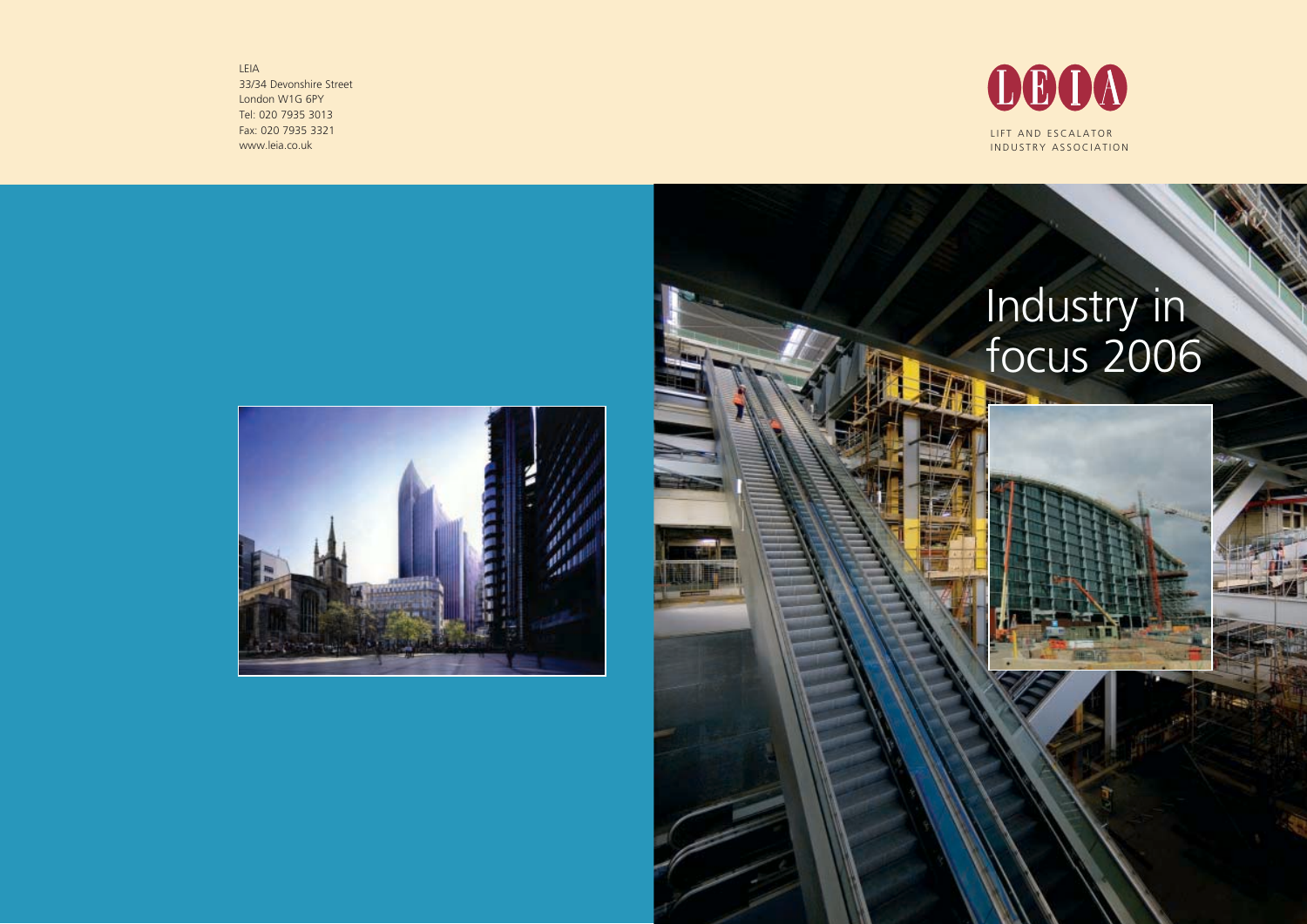Regular readers of the Review may notice a difference this year: not only is it longer but – more importantly – we have aimed for a more informative edge to its content.

This move – placing less emphasis on the more promotional aspects of the industry's activities – is one we hope to continue. It's also one that could benefit from greater feedback and, to this end, we have enclosed a questionnaire this year.

We are very grateful for the contribution from BAA in our feature on the new Terminal 5 at Heathrow Airport, which is one of the largest and more complex construction projects of our time. The successful development of this project is in no small way attributable to a more pragmatic approach from both a cultural and risk management point of view. It's an approach that removes the blame culture and has clearly worked in this case, in contrast with some other recent high-profile projects. This sets an important example and motivation for change.

In effecting change, all parties have a role to play – a theme taken up by our President, who has stressed the wish of the Association to assist in this process of change, with the ultimate objective of greater client satisfaction. Please let us have your thoughts.

**DAVID FAZAKERLEY Managing Director**

### 2005 has been an important year for the European Lift Association (ELA). Countries such as Spain, Italy and Greece adopted safety standards for existing lifts (SNEL (EN 81-80)), following the lead taken by Belgium, France and Germany in 2004. And, in the same period, industry experts persuaded China, Russia and Ukraine – as countries from outside the

European Committee for Standarisation (CEN) – to adopt the whole EN 81 series of standards for lifts and to contribute in their development and evolution.

Various ELA committees – including Codes and Standards; Quality, Safety, Environment and Education; Training; Components;

Communication; and Statistics – made significant contributions to improve the safety and quality of lifts, escalators and moving walks, and an ad hoc working group within ELA is preparing a new standard for existing escalators. We were also active participants in the revision of the Machinery Directive, finalised in December 2005, and we are heavily involved in the review of the Lifts Directive.

We attended Interlift 2005, taking the opportunity to organise a conference on the

# A good year for ELA

The Lift and Escalator Industry Association (LEIA) has announced that its showcase for the industry in the UK, Liftex, will take place on 16/17 May 2007 in the ExCeL exhibition centre, London.

The ExCeL centre has proved to be popular with visitors and exhibitors alike and has enjoyed continued development since Liftex 04, with a broader choice of hotels, restaurants and bars to ensure a positive environment for buyers and sellers to network. LEIA will be using the results of its comprehensive research among Liftex visitors and exhibitors to instigate exciting new plans to develop the show for 2007. David Fazakerley, Managing Director of LEIA, comments: "We are keen to build on the success of the last Liftex exhibition and are reacting to comments and suggestions received to ensure that the show is bigger and better in May next

year."

*Liftex is organised by the Lift and Escalator Industry Association (LEIA) and is the only exhibition for manufacturers of lifts, escalators, components and service companies in the UK.*

*Further details will be announced shortly and enquiries should be directed to: Bob Hudson, telephone 01732 810333 or email*

*bob@room-13.co.uk.*



progress of SNEL in central Europe, with speakers from the Czech Republic, Hungary and Poland. And – last but not least – we were active contributors to the European Commission's Build-For-All initiative, particularly in the production of a toolkit and handbook that will accompany the new public procurement directives. This promotes full accessibility to all buildings.

ELA represents the lifts, escalators and

moving walks associations active in the European Union (EU) and the European Free Trade Area (Efta), whether they are national or sector-specific associations. ELA also represents their components manufacturers. Thanks to this very wide representation, ELA has become the main communication vehicle for the lift, escalator and moving walks industry to the European Commission, the European Parliament and a range of other institutions and organisations. Its aim is also to help the national associations in their dialogue with their respective governments. www.ela-aisbl.org **LUC RIVET**

**Secretary General, European Lift Association**

**DATES ANNOUNCED FOR LIFTEX 07** *The UK Exhibition for the Lift and Escalator Industry* All industries rely on their customers for their continuing growth and prosperity and we in the lift industry are no exception.

LEIA exists to represent the industry in the marketplace and it does this on a number of fronts – from representing the UK on European legislative committees to developing an enviable body of training courses and materials for academic study. However, in common with many other industries, our profile as the industry's trade association and advisory body is not perhaps as high as it could be.

In my term as president of LEIA, I would like to see us raise our profile so that our customers feel confident and comfortable in turning to LEIA as their first point of contact for the lift and escalator industry.

As part of this process, we have included with this Review our first questionnaire, addressed to both members and customers. Its aim is to find out how much users know about us, and the services we offer, and what we can do to better tailor those services to meet the needs of our customers. Once we have collated feedback from the survey we should have a clear view of our customers' requirements and what they need from us, allowing us to provide the kind of customer-friendly service that should be the primary aim of any industry.

#### **ROY MARKHAM President**

Front cover: Installation of Kone escalators at Terminal 5 construction site, Heathrow



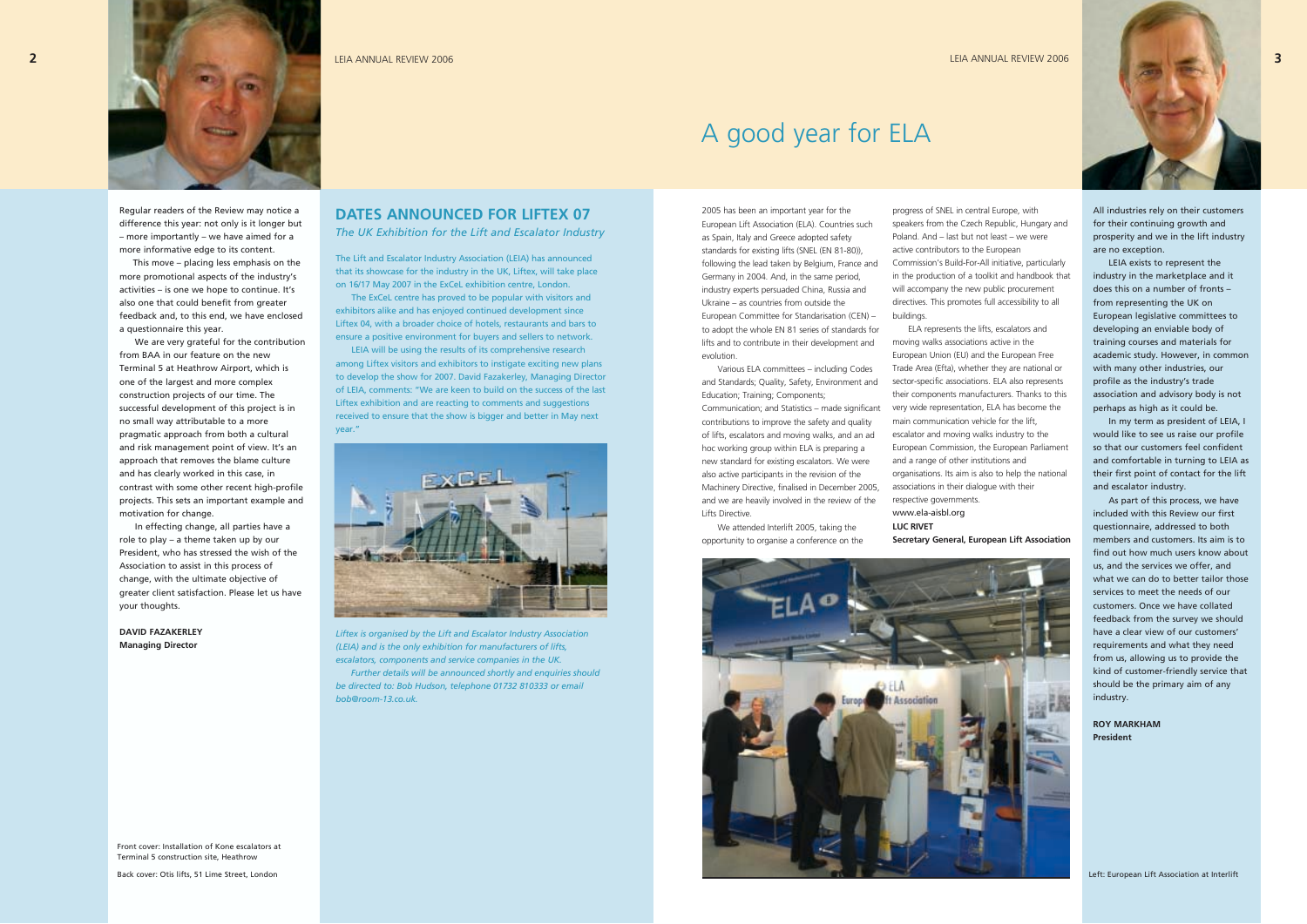The Work at Height Regulations 2005 came into force on 6 April 2005. These define work at height as being work in any place (including at/or below ground level) where, if measures required by the Regulations were not taken, a person could fall a distance liable to cause personal injury.

The 2m rule no longer applies and therefore precautions are needed if there is a risk of injury from a fall – irrespective of the height. In keeping with recent legislation these Regulations require a risk assessment to decide whether precautions are needed and, if so, in what form.

### Work At Height Regulations

Over the last 10 years an average of 74 workers have been killed every year and more than 4,500 seriously injured as a result of falls from height. The main cause of all injuries from such falls is falling from ladders. While there is no move to ban the use of ladders, the HSE points out that, while there are some circumstances where it is legitimate to use ladders, there are some where it most definitely is not. It wants employers to be able to identify correctly if there are other, safer alternatives for work at height and has published guidance in its booklet *Safe use of ladders and stepladders*.

UK skills and training are a hot topic. In its 2003 skills strategy White Paper the government reported that, while the UK did well at higher education levels. our percentage of the workforce qualified at apprenticeship, skilled craft and technician level was low – 28 per cent compared with 51 per cent in France and 65 per cent in Germany.

LEIA has always championed the importance of relevant, upto-date training to maintain good standards within the lift and escalator industry. One way that it ensures this is happening is by working with Semta (the Science, Engineering, Manufacturing Technologies Alliance) to set national occupational standards for the industry.

Semta is one of around 30 sector skills councils across the country, licensed by the government to work with employers and partners in developing and promoting occupational standards to boost training and productivity and reduce skills gaps and shortages.

David George is the Semta standards and qualifications manager with responsibility for the lift industry. He works with LEIA's safety and training manager, Terry Potter, in setting and updating occupational standards. This process is one of consultation with full input from employers and industry experts, as David explains.

"We work with LEIA and the employers in a sort of steering group," he says. "We develop what the occupational standard content should be, put that into a first draft and make changes. Once the steering group is happy with the content, Terry sends the draft out to a number of his members and organisations so they can provide feedback on the content. He then collates all that feedback and we will, as part of the steering group, either make the changes that people have recommended, or go back to

them and explain why we can't. Once industry and all Terry's members have agreed the standards, we then get them approved formally."

The Sector Skills Development Agency is the body that ratifies the draft documents,

giving them the status of national occupational standards. These public domain documents are placed on the internet, providing easy access to employers and individuals within the industry. Semta also sends the standards to a variety of awarding bodies, to be used as the basis for formal vocational qualifications such as NVQs. The employers – who have been part of the original consultation process – know the courses will be relevant to their needs, while students get the benefit of current best practice and industry knowledge.

It's not a job that is ever fully complete – new legislation, new operational practices and new technologies mean that updates are constantly needed to stop standards from becoming out of date. David and Terry keep in regular contact to make sure that any such developments are quickly absorbed into the system. Indeed, David thinks the way the two organisations work together is one of the better examples of successful industry/skills council co-operation.

"I would say it's one of our best subsectors that we work with. They've been really proactive in terms of helping us and getting access to the technical experts to inform us of the content. That's important because, if we're going to have valued and creditable vocational qualifications, the sector skills council needs to work very closely with the employers – or else we won't get the qualifications that they want. The lift industry is very proactive in terms of helping us to do that, so it is really an excellent working partnership."



Schindler is supplying escalators for the new Wembley stadium in **North Londor** 



Marion Sansom, Hilson Moran

"Think long and hard. Look for support from your employer and, probably more importantly, from your family."

That's MSc graduate Marion Sansom's advice to anyone contemplating taking up the masters degree in lift engineering – a distance-learning course provided by Northampton University in partnership with LEIA.

Marion, a consultant with Hilson Moran, completed the course last year after five years of part-time study. At school in the 1970s she had said she wanted to become a draughtsperson and was told she had to do an apprenticeship first: the careers people found her a place with a lift firm and the rest is history. The MSc came about because, after 30 years and in various capacities within the industry, Marion had exhausted other educational and professional possibilities. She had already completed a number of LEIA's distance learning courses and, at that time, there was no foundation course.

However, deciding to do the course was still a big commitment, she says.

"Basically I was giving up large chunks of my weekends. It took me a while to make the decision, because it is a lot of work and it's not simple by any means, but I'm glad I've done it."

The degree is modular – students take four compulsory units and choose another two according to their specialisms. It has a strong research bias and students also complete an independent, industry-based research study in the form of a dissertation. Marion did hers on risk assessment, which is an area she had worked in in a previous position. She thinks the level of the course is such that students definitely need some kind of background in the industry – as well as having good self-discipline to keep motivated when there is no set timetable as such.

"You've got to keep at it," she says, "and you've got to keep on top of it. But the tutors are always available to give you support if you need it and we also had a number of weekend schools when you meet the tutors and the other students. That's important because you build up relationships with these people and you can call them in between the weekend schools, to help and support one another."

The degree – the highest formal academic degree awarded specifically in the field of lift engineering – is not just for UK residents. There are currently 10 overseas students enrolled on the course, from countries as far away as Australia and China – something Marion believes is a reflection of the way the industry is developing.

"I think, in the future, the industry as a whole is moving towards recognising qualifications," she says, "even at the NVQ entry level for beginners. It gives you a measure of the person you're looking at and I think that's important for the industry – especially now when we are desperately short of people and we're in a situation where we have to look to employ labour from Europe, or further afield.

"LEIA has done a great deal of work in this area, along with Northampton. For a long while we just had the LEIA distancelearning units but now that's progressed and we've got a foundation degree and a masters degree. There's now a good spread of different qualifications for different people – something for everyone."

LEIA is approved by EAL as a nationwide assessment centre for NVQs. EAL is the leading awarding body for the engineering and technology sector, with over 70 per cent of the market share for engineering NVQs, built on its strong reputation for quality and rigour.

To qualify as an EAL centre LEIA has had to demonstrate that it has good systems and procedures and a network of qualified assessors and internal verifiers to deliver NVQs throughout the country. In an industry whose workforce is highly mobile, it ensures that apprentices and adults developing their skills complete the required programme and achieve national standards. When candidates are registered with LEIA, employers can have confidence in the quality of the EAL qualifications they gain.

EAL's external verifier responsible for LEIA, Jas Sall, explains: "The way LEIA co-ordinates vocational training for companies throughout the whole of the lift industry is ideal. Its operations are well controlled with plenty of checks and balances to ensure high standards, rigour and integrity. I can walk away after a visit feeling confident that everything is as it should be."

*EAL – Emta Awards Limited – is a sister company to Semta and a leading UK awarding body for National Vocational Qualifications (NVQs) and their Scottish equivalents (SVQs).*

# Training: something for everyone

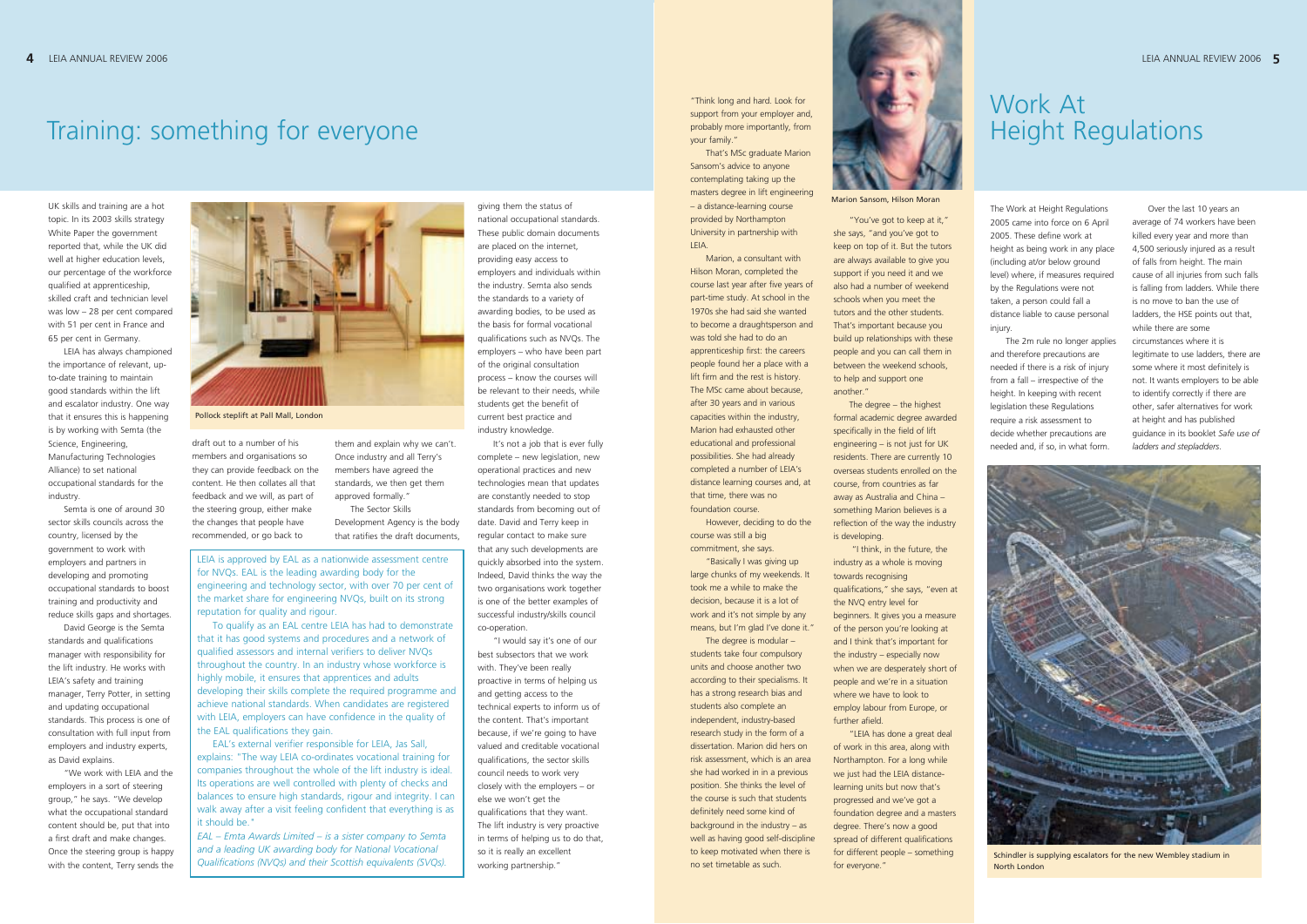Terminal 5 is the kind of largescale construction project that breaks records at every turn. Even before the first shovelful of earth had been moved it had made its way into the history books with a tortuous public inquiry that took 46 months and saw 700 witnesses giving 30m words of evidence, recorded on 80,000 pages of transcript.

The project was finally given the go-ahead at the end of 2001 (albeit with 700 conditions attached) and things have gone remarkably smoothly ever since. Phase 1 is due to open in 2008 and – unlike some other highprofile construction sites – this one looks set to meet its deadlines. That's no mean feat for a £4.2bn project that will have employed around 60,000 people by completion.

BAA says that the new terminal sets an international benchmark in airport design with a Richard Rogers structure that provides travellers with a succession of light and airy spaces that 'reflect the drama of

air travel.' The main terminal building, T5A, is multi-stacked over eight levels under a singlespan roof 400m in length. That's a long walk for passengers with luggage and – when you add the terminal's satellite buildings and railway station to the mix – it's clear that the project was always going to be a big user of lifts, escalators and moving walkways.

The logistics involved in transporting up to 30m passengers a year within the confines of a busy airport terminal demands a skilful use of space and the end result here is a clever mixture of lifts, escalators and automated walkways that will allow passengers to move around the complex in an intuitive manner. Passengers departing via the satellites will take lifts or escalators from the departure

lounges to the track transit system platforms at basement level and there are glazed express lifts at the northern end of the plaza to connect rail services with the arrivals and departures concourses.

sections each. They were put together and run in the factory, then dismantled and taken to site. We surveyed the site to make sure that the distance between mountings and height rise was exactly what it was expected to be and then the eight sections for each escalator were delivered to site and bolted together. The two halves of each escalator were assembled at the top and bottom seating levels, and then lowered and lifted, respectively, into position using bespoke temporary works by our installation contractor, Beck & Pollitzer Engineering, before being spliced together at mid-span."

There are a total of 103 escalators, 142 lifts and 3 passenger conveyors in T5A and T5B: a major challenge for the two companies authorised to supply them – Kone and Schindler – but one that they have met head-on. Kone's project manager for T5, Mel Lewis, says that they have completed 80-85 per cent of their installation work already – the successful result of many years of design liaison and on site co-ordination.

"We are supplying all the escalators to the project to T5A, which is the main terminal building, to T5B, which is the satellite building and the railway station. We're also supplying the lifts to T5B and what we call the FlaN – fixed links and nodes (the passenger walkways that lead up to the planes).

"There was a lot of discussion very, very early on – the original plans were done three years ago and since then we've been continually meeting with the teams and various people and agreeing what we require."

Mel travels down from his home in Yorkshire to work at T5 for three to four days every week. He lives in Keighley, which is also home to the Kone factory where all the escalators for T5 have been manufactured. The two largest of these weigh a massive 36 tonne each, with a vertical rise of 21.75m (thought to be the largest in Europe in an open environment), so getting them installed was by necessity a 'cut and paste' job.

- The T5 site is 260 hectares equivalent to London's Hyde Park – and the terminal building itself could fit 50 football pitches on its five floors.
- 
- was poured per week (enough to fill 2,000 concrete mixer lorries). ■ Two rivers had to be diverted around the perimeter of the
- site. ■ Installation of the IT systems will require 10,000km of fibre cable and 3,000km of copper cable.
- In addition to the main terminal building, there are two tower, a 4.000 space multi-storey car park, a new spur road from the M25 and a 600-bed hotel.
- Because the site itself is sandwiched between the world's two busiest runways, BAA created a logistics management centre at Colnbrook to which all supplies are directed and

from that the escalators<br>
"Following initial testing and<br>
since the faces another<br>
from enger – keeping the machines<br>
have now been timber<br>
titine condition while major<br>
are now been timber<br>
are now been timber<br>
are notic commissioning, the escalators have now been timber protected. We've done it in such a way that we can actually run them inside the box, so we can carry out regular caretaker maintenance until final commissioning during 2007 and

■ T5 has the capacity to serve around 30m passengers a year. ■ At the peak of construction 15,000 cubic metres of concrete

"The biggest hurdle we had was installing them on site," says Mel. "Those two particular machines went in in eight





Successful installation is one thing, but now that the escalators are on site Kone faces another challenge – keeping the machines in pristine condition while major construction work continues alongside them. In this respect, building and installing the escalators is only half the job, as Mel explains.

# T5 soars ahead

### **The T5 agreement**

The T5 agreement is a new kind of contract for the construction industry and addresses two issues: culture and risk management.

Under the agreement, BAA has agreed to accept all the risk for the project, removing that burden from contractors and suppliers and allowing them to work together co-operatively. This removes the blame culture that can dog such projects and which often results in legal claims and counterclaims. Under T5, suppliers, contractors and consultants work in fully integrated teams, foregoing individual company allegiances to work under a single T5 banner, with the focus on the successful development of the project.

Kone's project manager Mel Lewis says this approach has worked well on the lift aspects of the project.

"Schindler are supplying the lifts for T5A and I work very closely with them. Despite our conflicting interests outside T5, we actually work quite effectively together. We've got to know each other and we do work well together."

### **Did you know?**

satellite buildings, 60 aircraft stands, a new air traffic control

the opening of the building in 2008."

This caretaker maintenance is a critical part of the contract to supply the lifts and escalators – what T5's managing director Tony Douglas refers to as 'mothballing'. Tony is the man whose job it is to oversee the 16 major projects and 150 subprojects that make up Terminal 5 and he believes that the work of Kone and Schindler is a good example of T5's philosophy in action.

"We've been very impressed at how well the lift industry has worked within the design demands and parameters," he says, "taking the brief for what we need and then coming back quickly with the technical specification. Our approach to this project has all been about successful partnership, and about bringing contractors on board at the earliest possible stages – something that has clearly paid dividends in the successful installation of the lifts and escalators throughout the site."



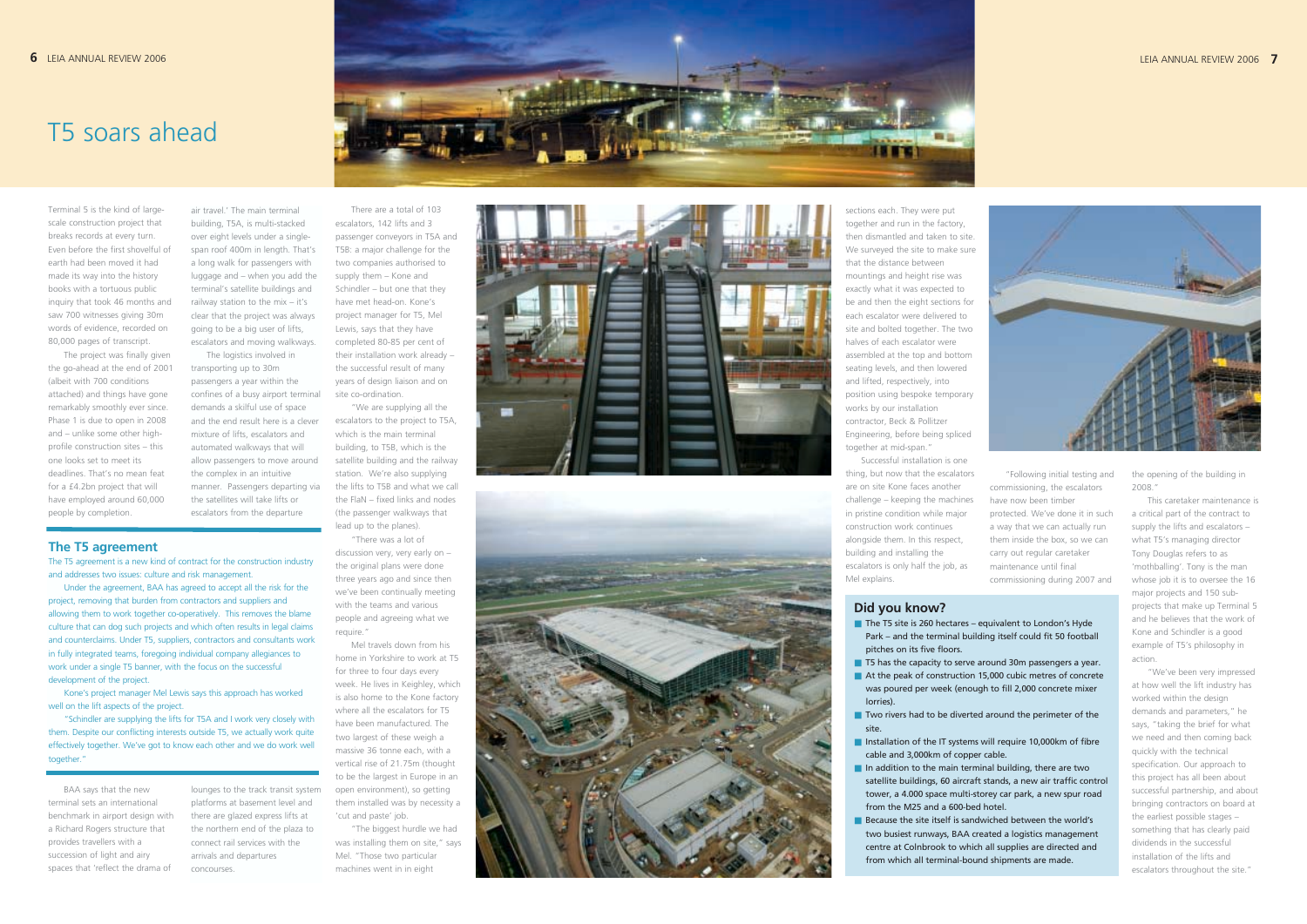Regulation 4 of the Control of Asbestos at Work Regulations imposes a legal duty on those who own, occupy, manage or have responsibilities for premises that may contain asbestos to manage the risk from this material or co-operate with whoever manages the risk.

The dutyholders must identify asbestoscontaining material (ACM) or suspected ACM in their premises and have in place a plan to manage and control the exposure to asbestos. The results of the surveys must be passed to contractors who may be affected.



The duty to carry out a survey of asbestos in premises extends to all parts of the building – including the liftshaft. The dutyholders should keep a written record of the location and condition of any

■ review and monitor the plan: and ■ provide information on the location and condition of the material to anyone who is liable to work on or disturb it.

- ACM (which should be kept up to date) and: ■ assess the risk of likelihood of being
- exposed to asbestos from these materials; ■ prepare a plan that sets out in detail how the risk from the materials is going to be
- managed; ■ take steps needed to put the plan into action – this may include the repair or removal of any material that contains or is presumed to contain asbestos, because of its location, condition or likelihood of disturbance;

### Asbestos: a duty to manage

As the number of lift related standards increases, so their individual status becomes confused. The following list shows the present status of the more important standards.

| REFERENCE AND TITLE OF STANDARD                                                                                                                                                                                                       | DATE OF PUB IN THE OJ (*) | SUPERSEDED STANDARD                                                                                |
|---------------------------------------------------------------------------------------------------------------------------------------------------------------------------------------------------------------------------------------|---------------------------|----------------------------------------------------------------------------------------------------|
| EN 81-1: 1998<br>Safety rules for the construction and installation of lifts - Part 1: Electric lifts                                                                                                                                 | 31.03.1999                | BS 5655: Part 1: 1986                                                                              |
| EN 81-1: 1998/A2: 2004: MRLs                                                                                                                                                                                                          | 06.08.2005                |                                                                                                    |
| EN 81-2: 1998<br>Safety rules for the construction and installation of lifts - Part 2: Hydraulic lifts                                                                                                                                | 31.03.1999                | BS 5655: Part 2: 1988                                                                              |
| EN 81-2: 1998/A2: 2004: MRLs                                                                                                                                                                                                          | 06.08.2005                |                                                                                                    |
| EN 81-28: 2003<br>Safety rules for the construction and installation of lifts - Lifts for the transport<br>of persons and goods - Part 28: Remote alarm on passenger and goods<br>passenger lifts                                     | 10.02.2004                |                                                                                                    |
| EN 81-58: 2003<br>Safety rules for the construction and installation of lifts – Examination and<br>tests - Part 58: Landing doors fire resistance test                                                                                | 10.02.2004                |                                                                                                    |
| EN 81-70: 2003<br>Safety rules for the construction and installation of lifts - Particular applications<br>for passenger and goods passenger lifts - Part 70: Accessibility to lifts for<br>persons including persons with disability | 06.08.2005                |                                                                                                    |
| EN 81-70: 2003/A1: 2004                                                                                                                                                                                                               | 06.08.2005                |                                                                                                    |
| EN 81-72: 2003<br>Safety rules for the construction and installation of lifts - Particular applications for<br>passenger and goods passenger lifts - Part 72: Firefighters lifts                                                      | 10.02.2004                | BS 5588: Part 5: 1991<br>(Requirements have been<br>removed from BS 5588:<br>Part 5: 2004 edition) |
| EN 12016: 2004<br>Electromagnetic compatibility - Product family standard for lifts, escalators and<br>moving walks - Immunity                                                                                                        | 06.08.2004                | EN 12016: 1998                                                                                     |
| EN 12385-5: 2002<br>Steel wire ropes - Safety - Part 5: Stranded ropes for lifts                                                                                                                                                      | 06.08.2004                | BS 302: Part 4: 1987                                                                               |
| EN 13015: 2001<br>Maintenance for lifts and escalators – Rules for maintenance instructions                                                                                                                                           | 10.02.2004                |                                                                                                    |

(\*) The date of the publication of the Official Journal of the European Communities within which the standard is referenced is the date from which the use of the standard confers the presumption of conformity to the essential requirements it covers.

The revised SAFed Lift Guidelines are an excellent example of the lift industry working together with the Health and Safety Executive (HSE) and stakeholders such as local authorities, owners, facilities management and professional bodies.

*Supplementary Testing of Lifts*, previously known as LG1, is a well-researched and thorough guidance document for the lift industry. Although there were initial concerns over commercial issues – and we must recognise there always will be – the satisfying part of this work was that all parties put this aside and concentrated on the primary aim of creating a guidance document for the whole industry that has at its core the safety of lifts and lift users. I believe we can and should build on this industry sector relationship to develop other mutually beneficial issues on safety.

The majority of the lift industry generally works onsite, so the employer (ie the lift industry), while it has a responsibility for the employee and his safe working practice, in reality has little control over the environment, work policy of the site or building, relevant rescue procedures, security etc. In addition, lift engineers and engineer surveyors regularly work out of hours so as not to inconvenience the client and his staff. This can involve issues such as electromagnetic radiation from

# Working together

antennae and aerials on roofs to which lift engineers and engineer surveyors need access; contact procedure during quiet hours; relevant rescue procedure; safety of third parties; provision of essential safety equipment such as barriers to prevent access to dangerous areas temporarily exposed; ladders for access to the lift pit; and so on.

Clients need to carry out their own risk assessment to ensure a pragmatic approach to the combined responsibility of client/site owner and the lift or inspection company providing the service. To this end, industry guidelines supported by the HSE – with the agreement of and contribution from the owner/dutyholder sector in a similar manner to that for the revision of LG1 – would be a welcome step. Now the revision of the SAFed Lift Guidelines LG1 is complete, we are turning our attention to escalators, again capitalising on the industry working relationship to replace old HSE guidelines (notably PM 34 and 45) covering both the safety and safe use of escalators. This is not an attempt to include escalators in the 'thorough examination' process by the back door but to consider the general application of safety and safe use guidelines for escalators. This is becoming increasingly relevant as the courts are now adopting a very loose interpretation of 'foreseeable incidents' – something that will

affect everyone in the industry.

SAFed and LEIA have also been discussing with the HSE, UK industry concerns over the increase in platform lifts which, under certain conditions, will be subject to the Machinery Directive rather than the more constraining conditions and essential safety requirements of the Lifts Directive. Although it was not necessarily the aim to prevent the utility of such lifts, there were concerns raised over the lack of essential safety requirements such as enclosed car, robust installation with structural integrity and access to parts and components requiring examination, particularly as there is no restriction on the height or number of floors serviced. Again, I believe a joint industry approach is an effective way to get the message across and advise our concerns.

The value of the lift industry working together with the HSE, DTI, UKAS, BSI and other professional bodies, representing industry concerns and best practice from a competent and authoritative standing, should not be underestimated. SAFed values the close working relationship we have with LEIA and its members and will encourage this process to the benefit of both the industry and the safety of the public in general.

#### **RICHARD HULMES**

**Chief Executive, The Safety Assessment Federation (SAFed)**

#### **Standards awaiting ratification:**

EN 81-71: 2005 Safety rules for the construction and installation of lifts – Particular applications to passenger lifts and goods passenger lifts – Part 71: Vandal-resistant lifts

EN 81-73: 2005 Safety rules for the construction and installation of lifts – Particular applications for passenger and goods passenger lifts – Part 73: Behaviour of lifts in the event of fire

EN 81-1: 1998/A1: 2005 Safety rules for the construction and installation of lifts – Part 1: Electric lifts (PESSRAL)

EN 81-2: 1998/A1: 2005 Safety rules for the construction and installation of lifts – Part 2: Hydraulic lifts (PESSRAL)

EN 12015; 2004 Electromagnetic compatibility – Product family standard for lifts, escalators and moving walks - Emissions

#### **Standards awaiting formal vote:**

prEN 81-43 Safety rules for the construction and installation of lifts – Special lifts for the transport of persons and goods – Part 43: Special purpose lifts for cranes

NOTE: Although ready for formal vote, this draft has been negatively assessed by the CEN consultant.

#### **Drafts being prepared for formal vote:**

prEN 81-21 Safety rules for the construction and installation of lifts – Lifts for the transport of persons and goods – Part 21: New passenger and goods lifts in existing buildings

prEN 81-22 Safety rules for the construction and installation of lifts – Lifts for the transport of persons and goods – Part 22: Electric passenger and goods passenger lifts with inclined travel path

prEN 81-40 Safety rules for the construction and installation of lifts – Special lifts for the transport of persons and goods – Part 40: Stairlifts and inclined lifting platforms intended for persons with impaired mobility

prEN 81-41 Safety rules for the construction and installation of lifts – Special lifts for the transport of persons and goods – Part 41: Vertical lifting platforms intended for use by persons with impaired mobility

prEN 115: 1995 Rev. Safety rules for the construction and installation of escalators and passenger conveyors (revision of EN 115: 1995)

### Current status of European standards as they relate to lifts